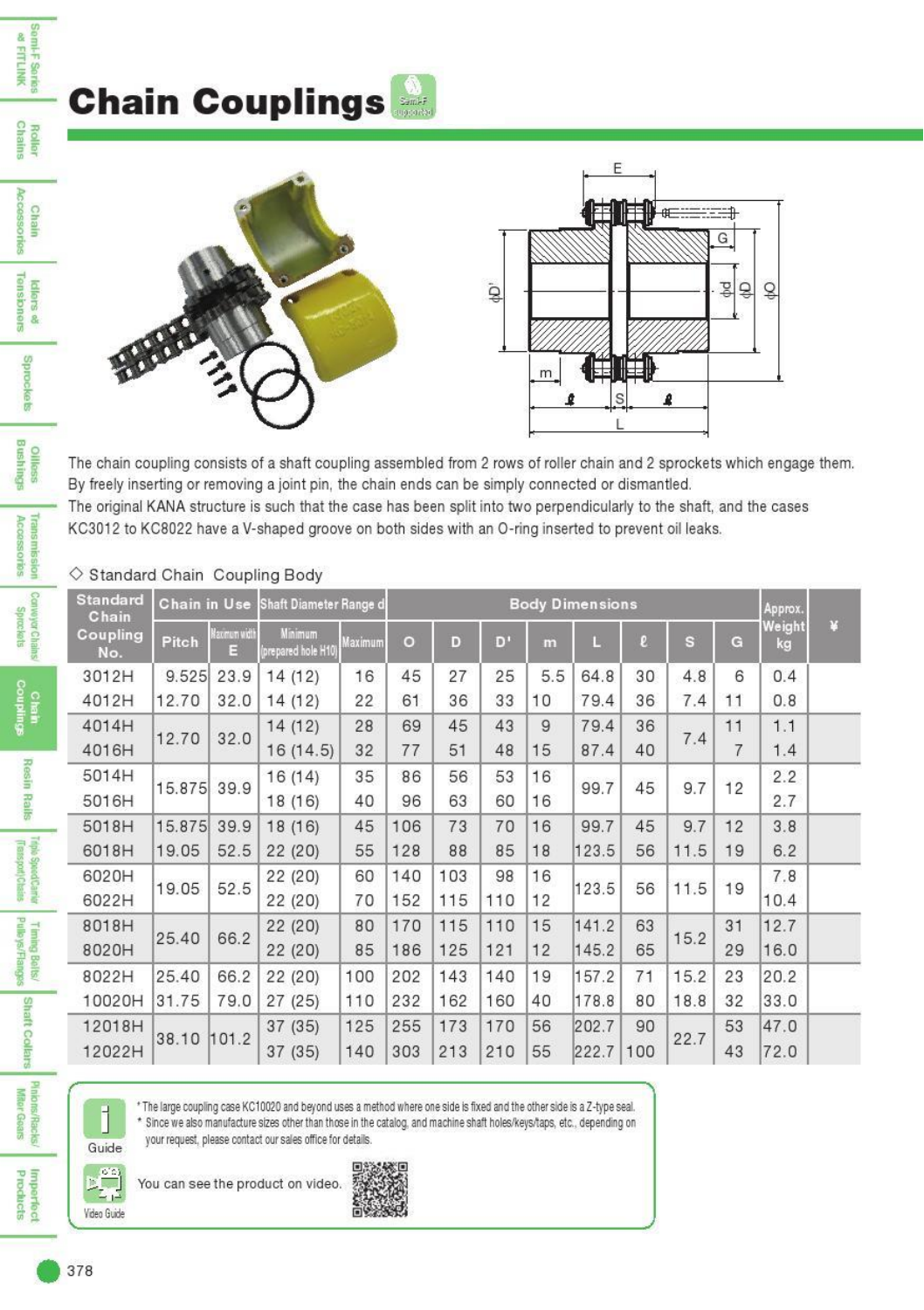

\* Please refer to P24 to P33 for the Semi-F Series < Complete Product> order method.